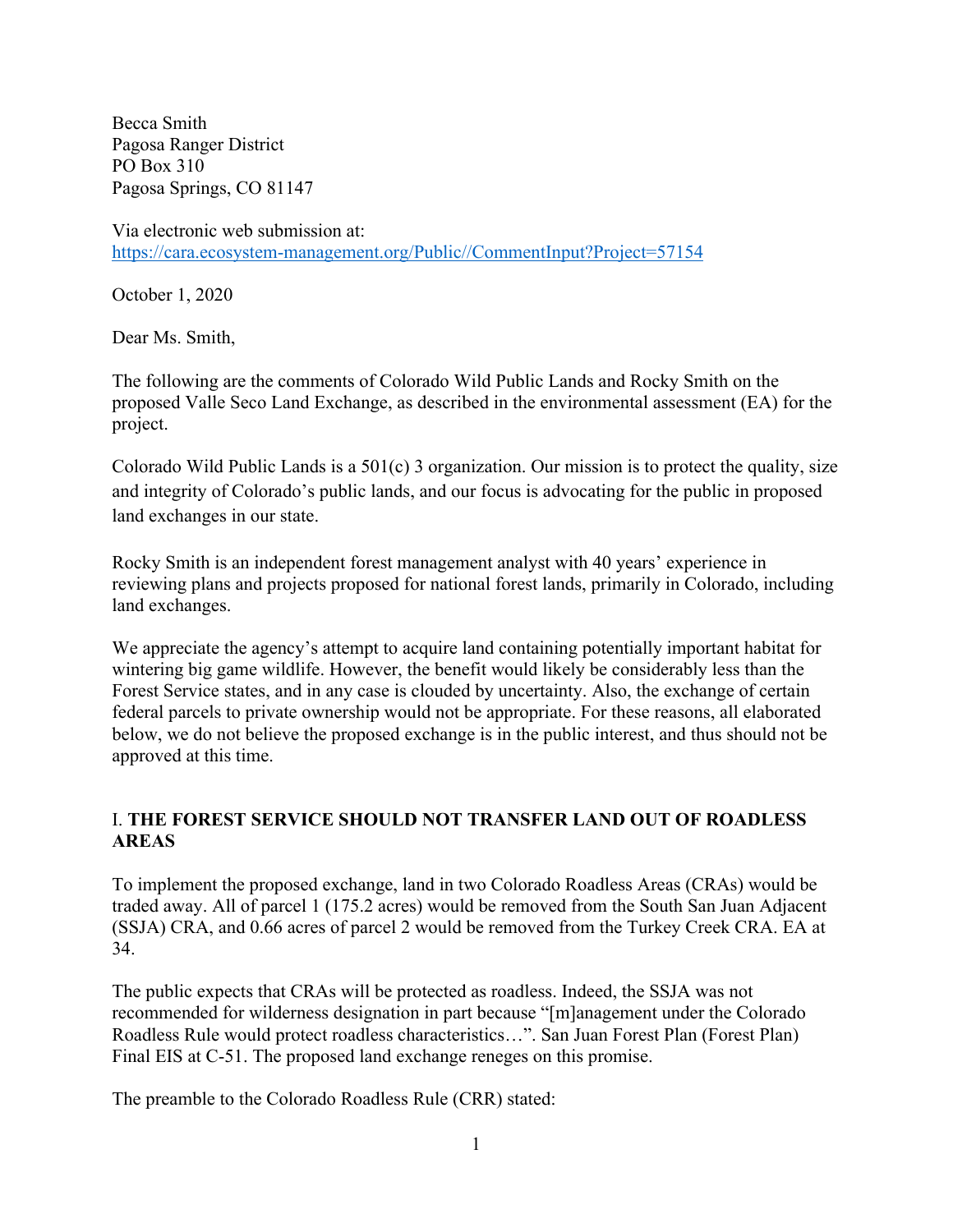Roadless areas belong to all Americans and are a resource to protect and pass on to future generations. The final rule will provide long-term management of CRAs to ensure roadless area values are passed on to future generations,…

77 Fed Reg 39577, July 3, 2012.

By trading away 175 acres of roadless lands, the Forest Service fails to fulfill the CRR's mandate to protect roadless lands in Colorado. It would trade away relatively pristine lands in management area 1, which should not be traded away. See section II below for a more detailed discussion on this issue.

Apparently attempting to compensate for a reduction in roadless acreage as a result of the proposed exchange, the Forest Service proposes to add considerable acreage to the Winter Hills/Serviceberry CRA (WH/S CRA) in alternatives 3 (4675 acres) and 4 (7425 acres)<sup>1</sup>. See EA at 25. If the land proposed for addition to the CRA is roadless, why is it not already in one or more roadless areas and protected as roadless? While we support protecting these areas as roadless, adding areas to the CRAs that should already be in CRAs cannot count as compensation for the loss of roadless lands in the proposed exchange.

Making new roadless areas or adding acreage to existing ones would require approval from the Chief of the Forest Service under CRR provision 294.47(a). However, boundary modifications and creation of new roadless areas require a 90-day public comment period (ibid.), which the agency has not started for the additions proposed under alternatives 3 and 4, even though it did conduct such a comment period for the proposed reductions in roadless acreage that occur with the proposed exchange. (See the exchange description issued for scoping, dated November 13, 2019.) If the Forest Service is serious about possibly adding acres to existing CRAs or creating new ones, it must start the 90-day comment process.

Also, it is unlikely that either alternative 3 or 4 will be approved because NFSR 653 would be closed to public use well south of the southern boundary of parcel A (alternative 3) or decommissioned (alternative 4) (EA at 25). This would not fulfill part of the purpose of the exchange: to "[s]ecure public access to NFS lands". EA at 12. Under either alternative 3 or 4, additional access by road to national forest land would not occur.

Curiously, the acreage proposed to be added to the WH/S CRA is not contiguous with the existing roadless area. Both of the proposed additions are on opposite sides of Highway 84 from the existing CRA, so the proposed additions and the existing area cannot be connected. See EA Figure 6, p. 26. It would be better to create a new roadless area to place this land in the roadless system.

Trading away roadless area acreage as is proposed is not acceptable.

<sup>&</sup>lt;sup>1</sup> Under all action alternatives, 529 acres, contiguous to the WH/S CRA, would be added to this CRA. EA at 23 and Figure 6 at 26.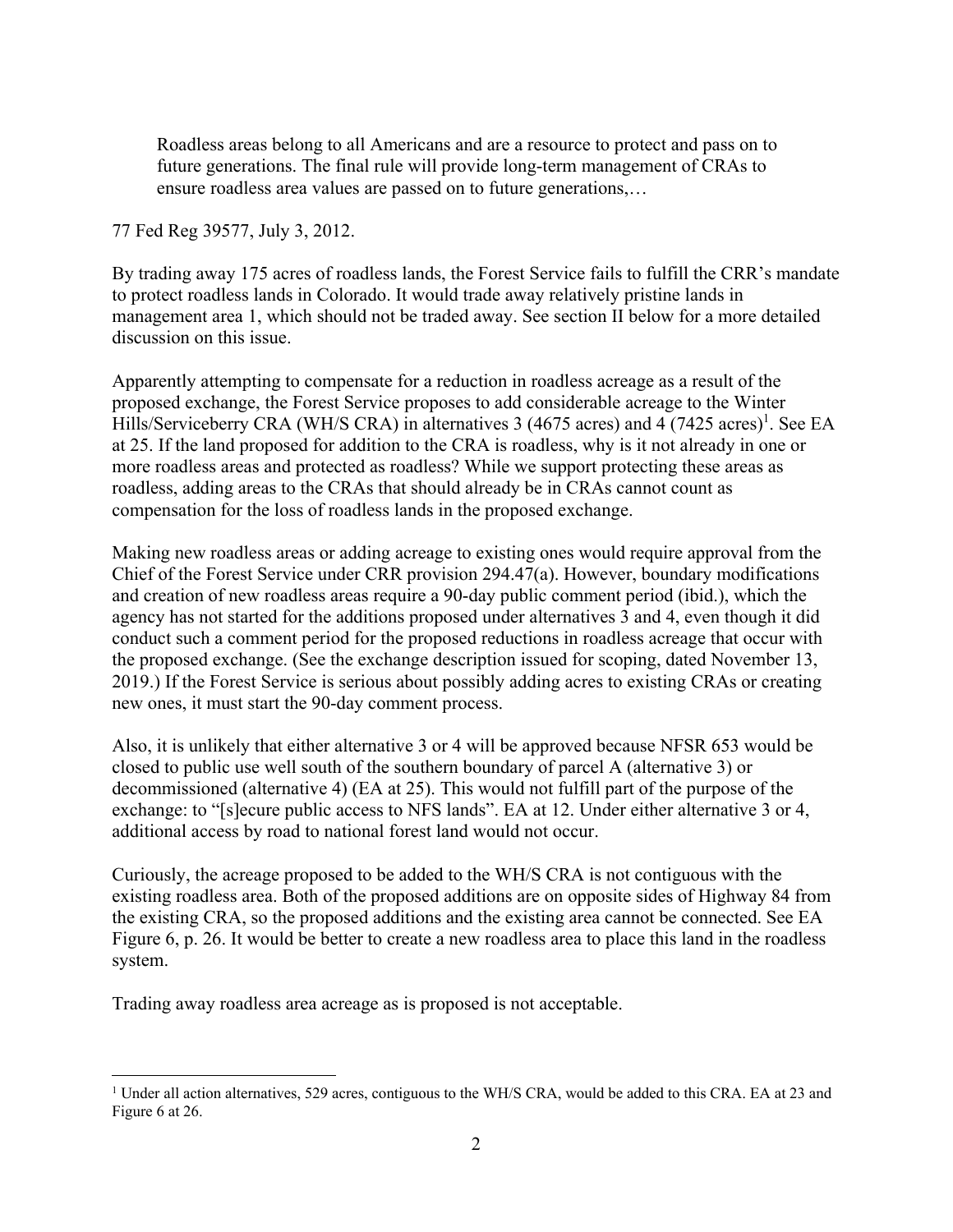### II. **THE FOREST SERVICE CANNOT TRANSFER LAND OUT OF WILD AND SCENIC RIVER CORRIDORS**

The Forest Service proposes to trade away 5.7 acres in parcel 1 that is in a recreational wild and scenic river corridor. EA at 4-5. Trading this land to private interests is not appropriate.

Under the Forest Plan, 12.66 miles of the East Fork San Juan River is suitable for recreational designation under the Wild and Scenic Rivers Act. Plan at 198, 199. The analysis for the Forest Plan found that "…WSR designation is determined to be the best form of enduring protection of the ORV and free-flowing character of the stream." Plan FEIS at C-101.

This corridor of the East Fork San Juan River is assigned to management area (MA) 1 in the Plan. See id. at Figure 3.5, p. 184. MA 1 allowable uses are described as follows:

These relatively pristine lands are places where natural ecological processes operate free from human influences. Succession, fire, insects, disease, floods, and other natural processes and disturbance events shape the composition, structure, and landscape patterns of the vegetation. These areas contribute significantly to ecosystem and species diversity and sustainability, serve as habitat for fauna and flora, and offer wildlife corridors, reference areas, primitive recreation opportunities, and places for people seeking natural scenery and solitude. Roads and human structures are absent and management activities are limited on MA 1 lands.

Plan at 185. We do not see how trading any part of land in MA 1 complies with this direction. There is no provision in the Plan allowing for removing land in wild/scenic river corridors from public ownership. Indeed, such an action would contradict the following direction in the Plan:

Public lands are generally retained in federal ownership in order to provide longterm values. The vision for the planning area is to retain in public ownership all lands that meet the long-term needs of maintaining the integrity of contiguous natural ecosystems, river frontage, riparian areas and wetland ecosystems, recreation and open space, scenery, and clean air and water.

Id. at 137.

Even more specific plan direction states that the San Juan National Forest

should acquire or retain lands, interest in lands, or ROWs or easements:

within designated wilderness areas, other Congressionally classified areas, such as the Piedra Area and wild and scenic rivers (WSR), and WSAs;

Plan Guideline 2.18.16 at 142. While the East Fork corridor has not yet been designated, it is suitable for such designation, and its values must be protected. See the Forest Service's Land Management Planning Handbook, chapter 80, on Wild and Scenic Rivers. FSH 1909.12, section 84.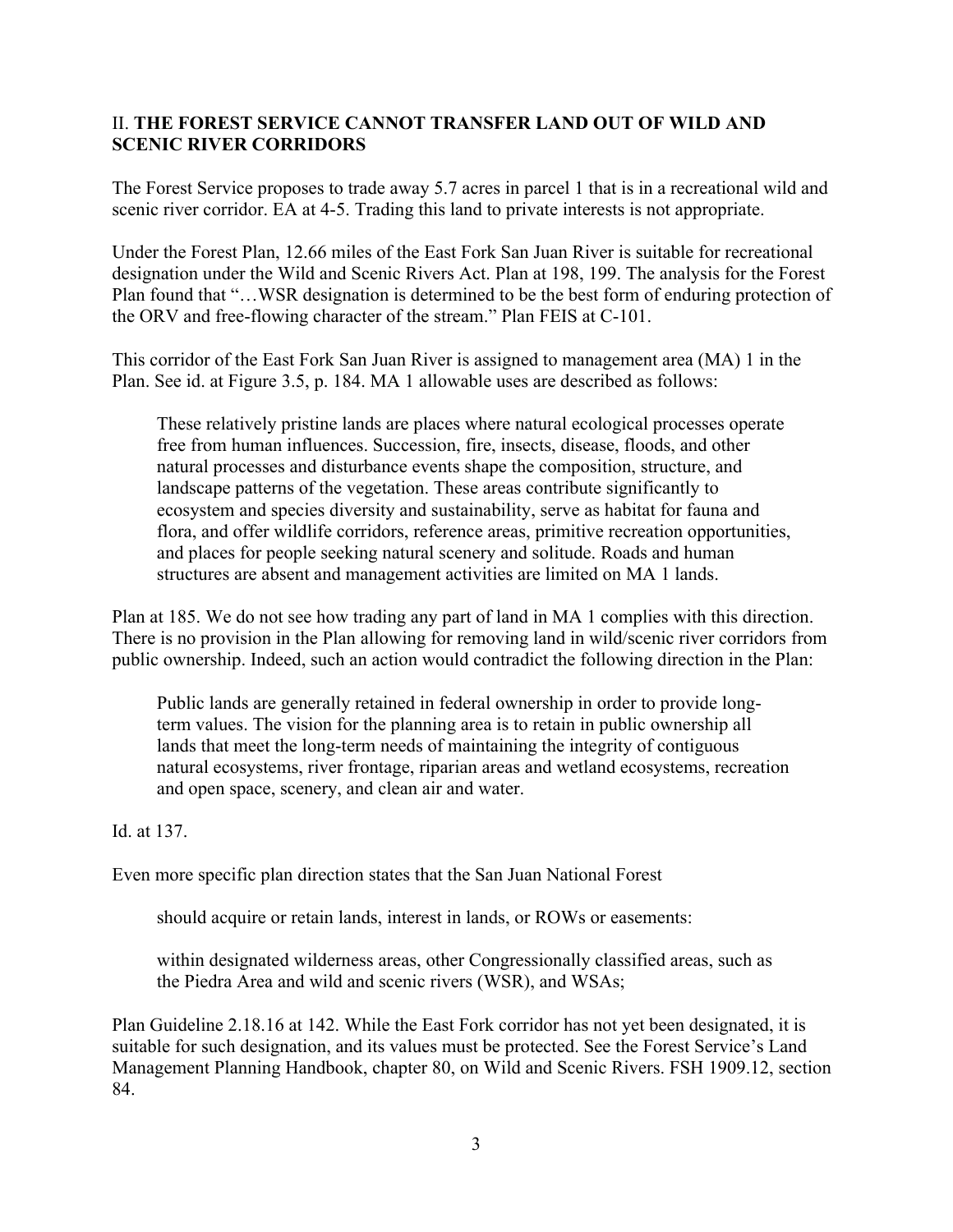This direction makes no provision for exchanging away land in corridors around eligible rivers. See id. at sections 84.3 and 84.4. Also, the responsible official must determine that:

The intended use of the conveyed Federal land will not substantially conflict with established management objectives on adjacent Federal lands, including Indian Trust lands.

36 CFR 254.3(b)(1)(ii). Creating a private parcel of land in a wild and scenic river corridor that is now entirely in public ownership creates a potential conflict with management of that corridor.

It is clear from the above that the proposed exchange of land in a wild/scenic river corridor to a private owner is not consistent with the Forest Plan, nor with other agency direction. Noncompliance with the forest plan violates the National Forest Management Act, which requires that all "instruments for the use and occupancy of National Forest System lands shall be consistent with the land management plans". 16 U. S. C. 1604(i).

In an attempt to limit activity in the portion of parcel 1 that is in the wild/scenic river corridor and would become private land, the Forest Service proposes to develop a conservation easement "to protect the wild and scenic river values associated with the East Fork of the San Juan River". EA at 24; see also id. at 103. This is not sufficient to compensate for trading away national forest land within the wild and scenic river corridor. The public would have no say in the terms of this agreement. Once finalized, compliance with terms of the agreement would be completely out of the Forest Service's control.

Trading away land in the wild/scenic river corridor is not acceptable.

# III. **ACQUIRING PARCEL A WOULD LIKELY BE MUCH LESS OF A BENEFIT THAN IS STATED**.

In the EA, the Forest Service extols what it believes would be a great benefit in acquiring parcel A, mainly because the agency would have jurisdiction over 880 acres that contains big game winter range, including winter concentration areas and an important migration corridor. EA at 57, 58. Indeed, it is generally desirable for the federal government to acquire land containing big game winter range. A closer look, however, indicates that much of this purported benefit would not be realized with Forest Service acquisition of this parcel.

# A. LIVESTOCK GRAZING

Grazing by domestic livestock will be permitted on the east side of Parcel A, occurring on approximately 393 acres.

EA at 58. This acreage would be added to an active grazing allotment.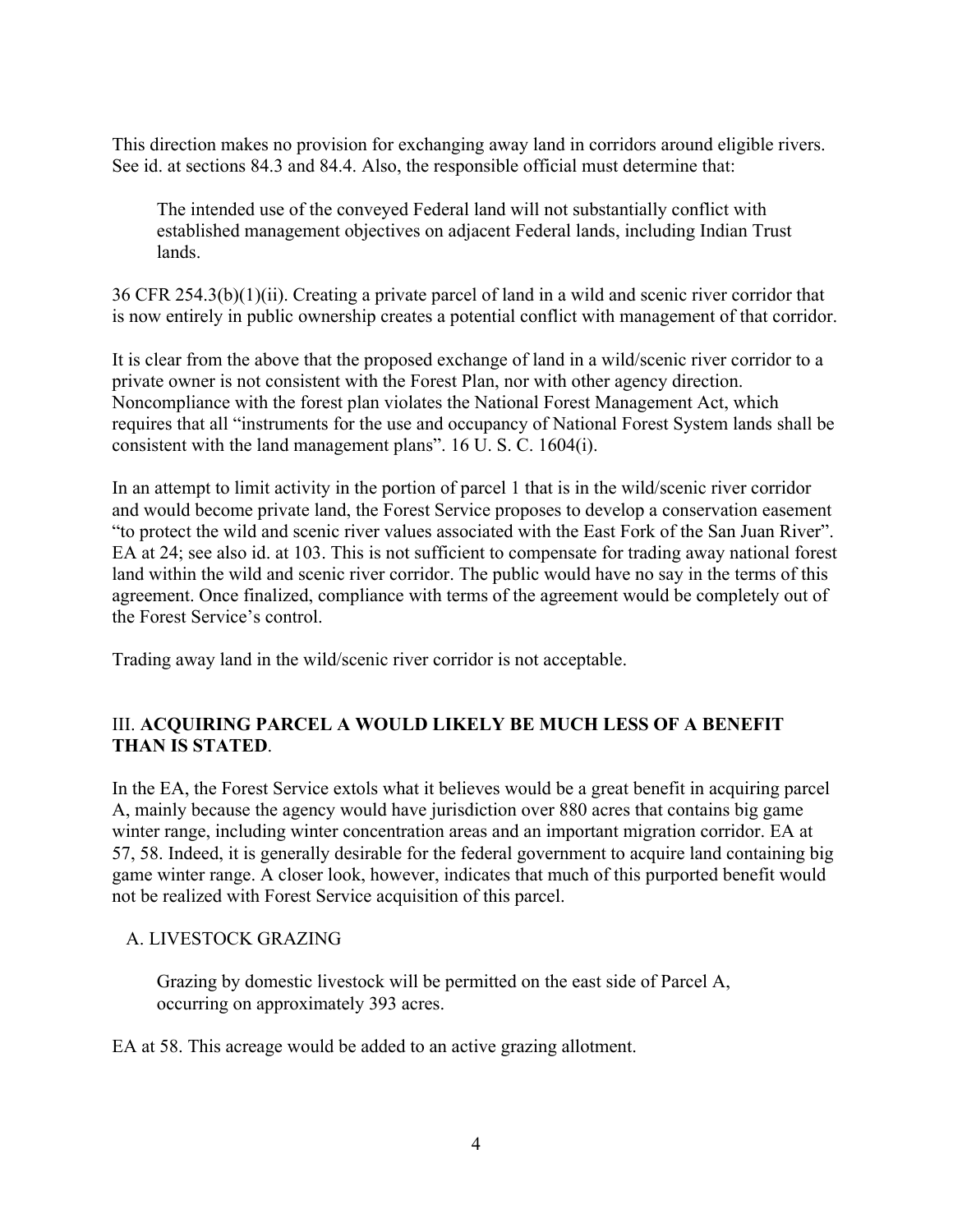The remainder of parcel A, 487 acres, "will be included in the Lower Valle Seco Allotment which is currently closed to livestock grazing". EA at 58, 100. However, this allotment could be reopened in the future. Indeed, a former owner (prior to the current owner) of this parcel did lease it out for livestock grazing. EA at 100. Stock would likely not be present during the winter, but they could still consume forage that could otherwise be used by wintering big game. Stock could also have other impacts, such as compacting soils and reducing new vegetation growth.

Fencing would be installed if the Forest Service acquires parcel A. While some old fences would be removed, some would be retained. Feasibility Analysis at 9. Also, a new fence that would separate the parcel to be grazed from the one that would not, at first, be grazed, would be built through the parcel and beyond. EA at 100. These fences could restrict big game movement and might limit their access to any habitat.

"All of the [federal and non-federal] parcels are in migration corridors for mule deer, and all parcels except Parcel 8 are in migration corridors for elk." EA at 51; see also id. at Figures 20 and 21, pp. 124-125. Thus some wildlife habitat would be lost as well as gained in the propose exchange.

# B. INCREASED PUBLIC ACCESS

"Acquisition of Parcel A will likely increase public access and use within the parcel and on surrounding NFS lands." EA at 57. While much of this use would probably occur in the nonwinter months, it would include "high use [] during the October through November big game rifle seasons". EA at 58.

This would reduce the effectiveness of any wildlife habitat, as the increased presence of people will tend to scare the animals away from any habitat, especially big game during hunting seasons.

#### C. THE UNCERTAINTY OVER MINERAL RIGHTS OWNERSHIP

The ownership of mineral rights on parcel A is quite complex and is in flux. As the Agreement to Initiate the land exchange (ATI) states, for three mineral rights on parcel A:

The chain-of-title of the mineral owners subsequent to the original deed[s]… have yet to be determined.

ATI at 8. Efforts to sort out the mineral rights are expected to continue:

Additional efforts to determine the chain-of-title and acquire the outstanding mineral rights listed above will be conducted after the signing of the ATI.

Id. at 9. Indeed, as part of the ATI, the proponent will continue to attempt to acquire mineral rights: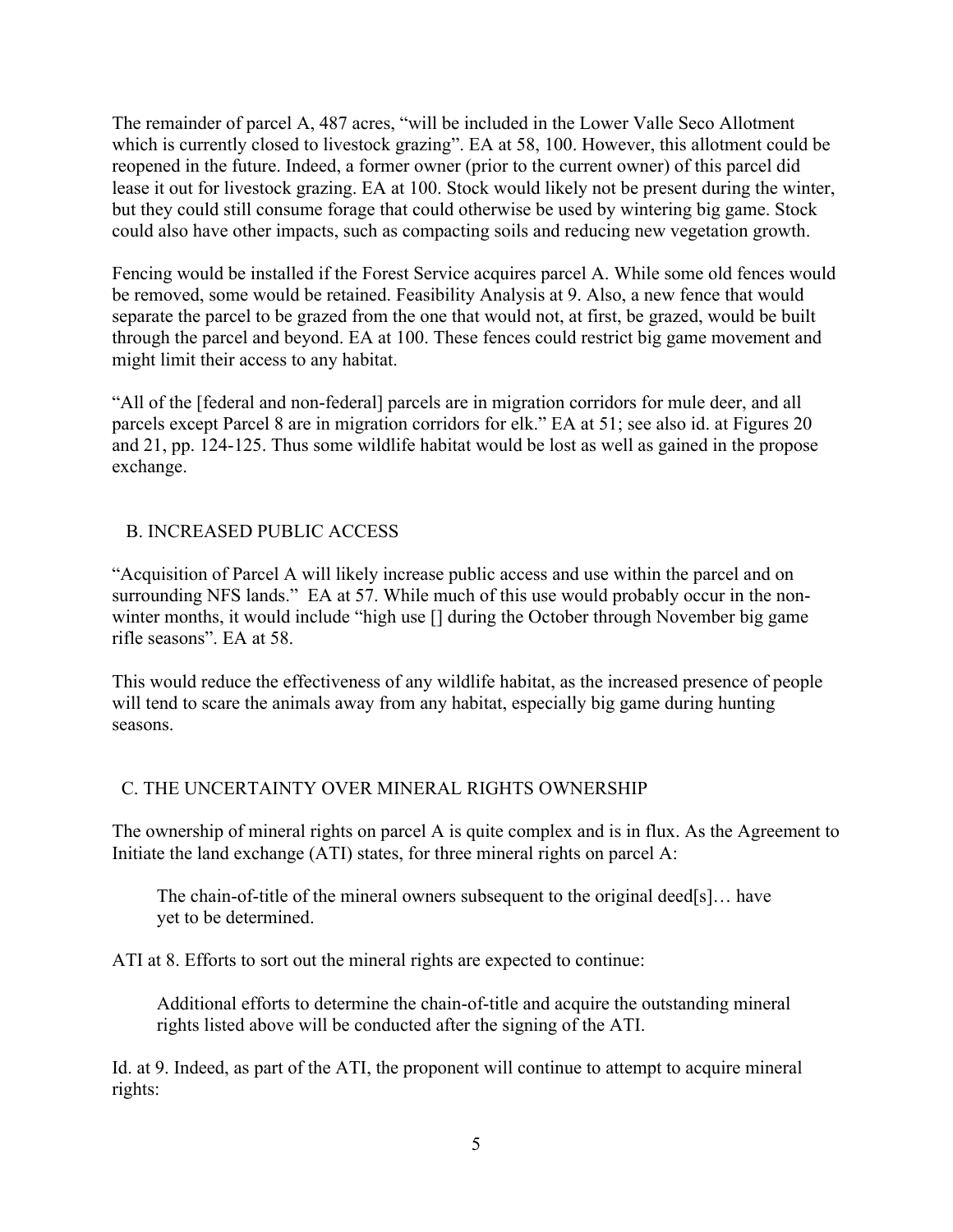Upon execution of the ATI, Bootjack Ranch, LLC commits to continuing its diligent efforts to secure additional mineral rights for conveyance to the Forest Service as part of the exchange.

### Ibid.

The ATI further requires that after each of four "milestones", the proponent must furnish a "comprehensive report regarding the mineral rights acquired and the status of the mineral acquisition effort". Ibid. One of these milestones has not occurred: release of the draft decision notice. It is unknown to us whether a third milestone, appraisal instructions, has occurred.

At the time the EA was written, 69.18 percent of the mineral rights were said to be "owned by the non-federal party" EA at 85; see also ATI at 9. Notably, the ATI preceded the EA by approximately 17 months (ATI in May, 2019, EA in September, 2020). Given the complicated chain of ownership of mineral rights (ATI at 5-9) up to the time the ATI was prepared and the fact that the private owners appeared to make no progress in acquiring additional mineral rights for 17 months since then, it is reasonable to assume that the owners are some time away from securing 100 percent of the mineral rights associated with parcel A. As such, it is not appropriate to proceed with a land exchange involving this parcel at this time.

The current owners of parcel A have acquired the oil and gas leases on this parcel. EA at 83. That means the Forest Service would acquire them with parcel A in the exchange. Would these leases be developed if the Forest Service acquires them? If acquired, parcel A would be assigned to management area 3 (EA at 24), under which mineral leasing is allowed, though sometimes with special stipulations. Forest Plan at 186.

The parcel is said to have moderate potential for the presence and development of oil and gas, but currently "there are no producing oil and gas wells or infrastructure" on the parcel. Id. at 83, 84. If any development occurs, the associated roads, clearing of vegetation for well pads and appurtenant facilities, storage and/or production of toxic chemicals, noise from drilling and production, etc. would greatly reduce both the extent and the effectiveness of any wildlife habitat.

Exactly what mineral rights, if any, are retained by the current owners of Parcel A and the value of all mineral rights involved will be important to know with certainty prior to the exchange being approved because: a) these rights will affect the appraisal of the value of parcel A, which in turn affects the comparison of values of the lands to be traded and the determination of public interest; b) the public has a right to know what mineral rights will be acquired with parcel A, as any development of these rights would affect public recreational use and enjoyment of the property once the Forest Service acquires it, if it does; and c) development of mineral rights, especially if any remain with their current private owner, would reduce wildlife habitat and would likely also adversely affect the use of habitat in areas surrounding these developments.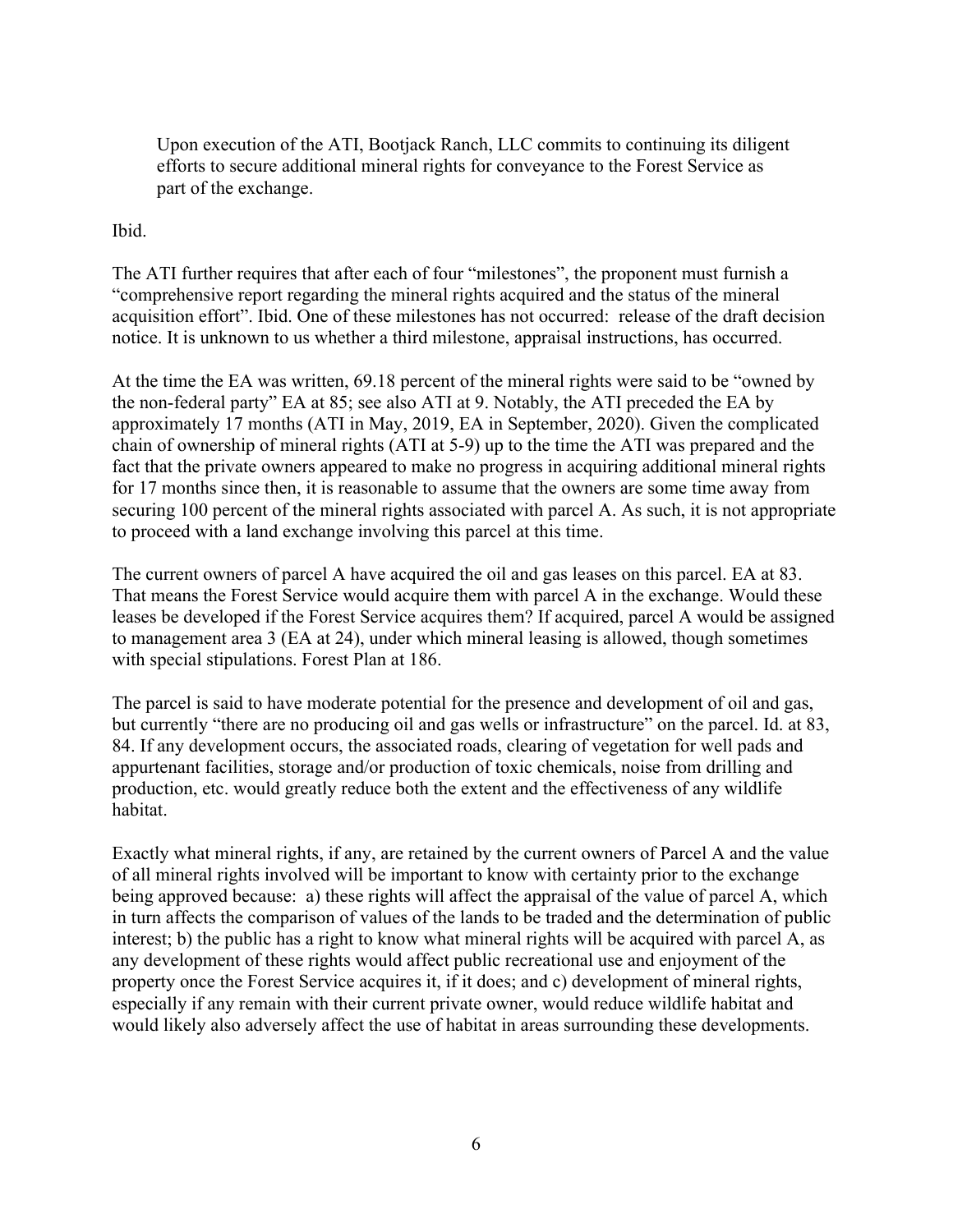We strongly recommend the Forest Service not acquire any lands without also getting 100 percent of all mineral rights. The agency should not create a split estate situation.<sup>2</sup> This would create confusion for public users of parcel A if is acquired by the federal government. The EA aptly notes the possible problems with private mineral development:

Private oil and gas development has the potential to create management conflicts with the protected resources on the adjacent federal land, especially wildlife habitat, due to different regulatory requirements for federal and non-federal mineral management.

Id. at 85.

For parcel A to have anything close to the value the Forest Service believes it would have in public ownership, the oil and gas leases must be withdrawn or cancelled. In other words, the Forest Service must acquire them or in any case take steps to ensure they will never be developed.

Before proceeding further with the exchange, the Forest Service must know, and disclose to the public, the exact status and value of all mineral rights potentially involved in the exchange. For the oil and gas leases, the agency must disclose: a) the possibility of exploration and development on these leases, b) what areas of parcel A and any surrounding land are covered by the leases, and c) what stipulations are on the leases and where they apply.

 D. THE FEDERAL PARCELS TO BE EXCHANGED HAVE CONSIDERABLE PUBLIC BENEFIT. In addition to the benefits for roadless lands (section I above); wild and scenic river corridor (section II above); and wetlands, riparian, and perennial stream channels (section IV below); most of the federal parcels that would be exchanged to private ownership have considerable public benefits for river access, wildlife and plant habitat, vegetation (including old growth), cultural resources<sup>3</sup>, and riparian and wetland areas. These benefits are detailed in separate comments by Colorado Wild Public Lands, which we endorse.

It would not be worth giving up these benefits to obtain parcel A.

# IV. **WETLANDS, RIPARIAN AREAS, AND PERENNIAL STREAM CHANNELS**

Looking strictly at the acreage of wetlands involved in the exchange, there would appear to be a net gain of wetland acreage. EA at Table 14, p. 73. However, the wetlands on parcel A, including the largest one, appear to be drying up. Wetland-Floodplain Report at 16. In fact, "it appears

<sup>&</sup>lt;sup>2</sup> Note that one of the factors that must be considered in determining whether the public interest "will be well served" as required is "consolidation of split estates". 36 CFR 254.3(b)(1). By implication, creating a split estate would not be in the public interest.

<sup>&</sup>lt;sup>3</sup> Disturbingly, after the cultural sites on parcel 7 are recorded, they "may be conveyed with no adverse effect to the properties". EA at 81. In other words, they could be destroyed by the new private owners after conveyance, but to the Forest Service it would still be "no adverse impact". This likely violates the National Historic Preservation Act, and is not acceptable.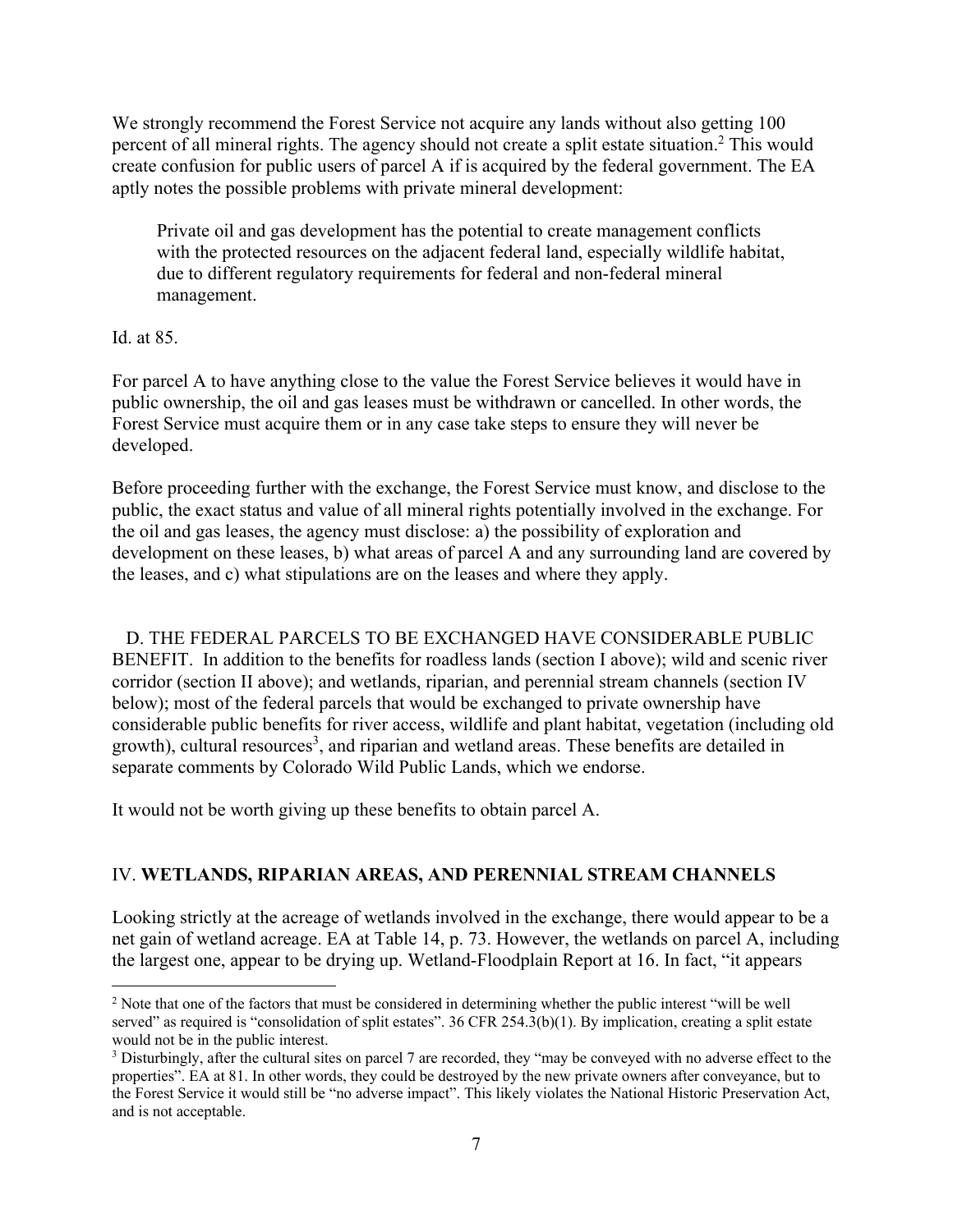overall that the parcel may be transitioning to drier conditions for unknown reasons". Ibid. Therefore the gain of wetlands from acquiring parcel A is less than the numbers indicate, and could disappear entirely over time.

There would also be a loss of riparian area and perennial stream channels. EA at 73. "Parcel A does not contain any perennial streams or fish habitat." Id. at 54. Parcel 1, to be traded away, does have perennial streams and some fish habitat. Id. at 55. Thus the action alternatives would result in a "decrease in aquatic habitat for trout species". Id. at 57, 59, 60.

With the proposed exchange, the Forest Service would trade away parcel 1, which has perennial streams and riparian areas, in exchange for dry upland parcel A. Overall, for wetlands, riparian areas, and perennial stream channels, there would be no gain to the public from the exchange.

# V. **THE FOREST SERVICE SHOULD NOT ALLOW PRIVATE OWNERS TO ACQUIRE NATIONAL FOREST LANDS THEY HAVE ILLEGALLY USED**

Part of the reason, or maybe excuse, for this land exchange seems to be that: a) the owners of parcel A have threatened to turn the parcel into an elk farm (EA at 100) and other facilities (id. at 22); and b) that some of the federal parcels already have roads and other infrastructure, some of it unauthorized, that are used by the land exchange proponents. There are five unauthorized roads on parcel 1 (EA at 4), one on parcel 5 (id. at Figure 12, p. 116 ) and several such roads on parcel 11 (id. at 7 and Figure 14, p. 118<sup>4</sup>). Parcel 9 has an unauthorized ditch. Id. at Figure 13, p. 117.

It appears that over the years, the Forest Service neglected to monitor use of some of the federal parcels now proposed for exchange. The result has been illegal construction and use of roads and other facilities. Exchanging these parcels to the owners of adjacent land that illegally constructed roads would establish a bad precedent by saying to owners of land near or adjacent to national forest land: conduct unauthorized activities on federal land and the Forest Service will trade the land to you.

It would also set a bad precedent to respond to a threat to develop a parcel of land by trading away parcels with illegal roads to acquire a private parcel where this development is possible. The private owners of parcel A acquired it specifically for the purpose of a land exchange. Feasibility Analysis at 1, 9. Now they hold it hostage by threatening to develop it until they get what they want in an exchange.

Instead of exchanging the parcels with infrastructure on them to private interests, the Forest Service should close and obliterate the roads and ditch in question or force the private land owners who use the illegally-constructed facilities to obtain legal authorization for their use.

<sup>&</sup>lt;sup>4</sup> Figure 14 shows an unauthorized road running most of the length of the parcel, including a half-mile or so portion that is immediately adjacent to the entire length of parcel 11's border with the Piedra Area Adjacent CRA. Use of this road could provide easy, illegal motorized entry into the CRA, and it should be promptly closed and obliterated.